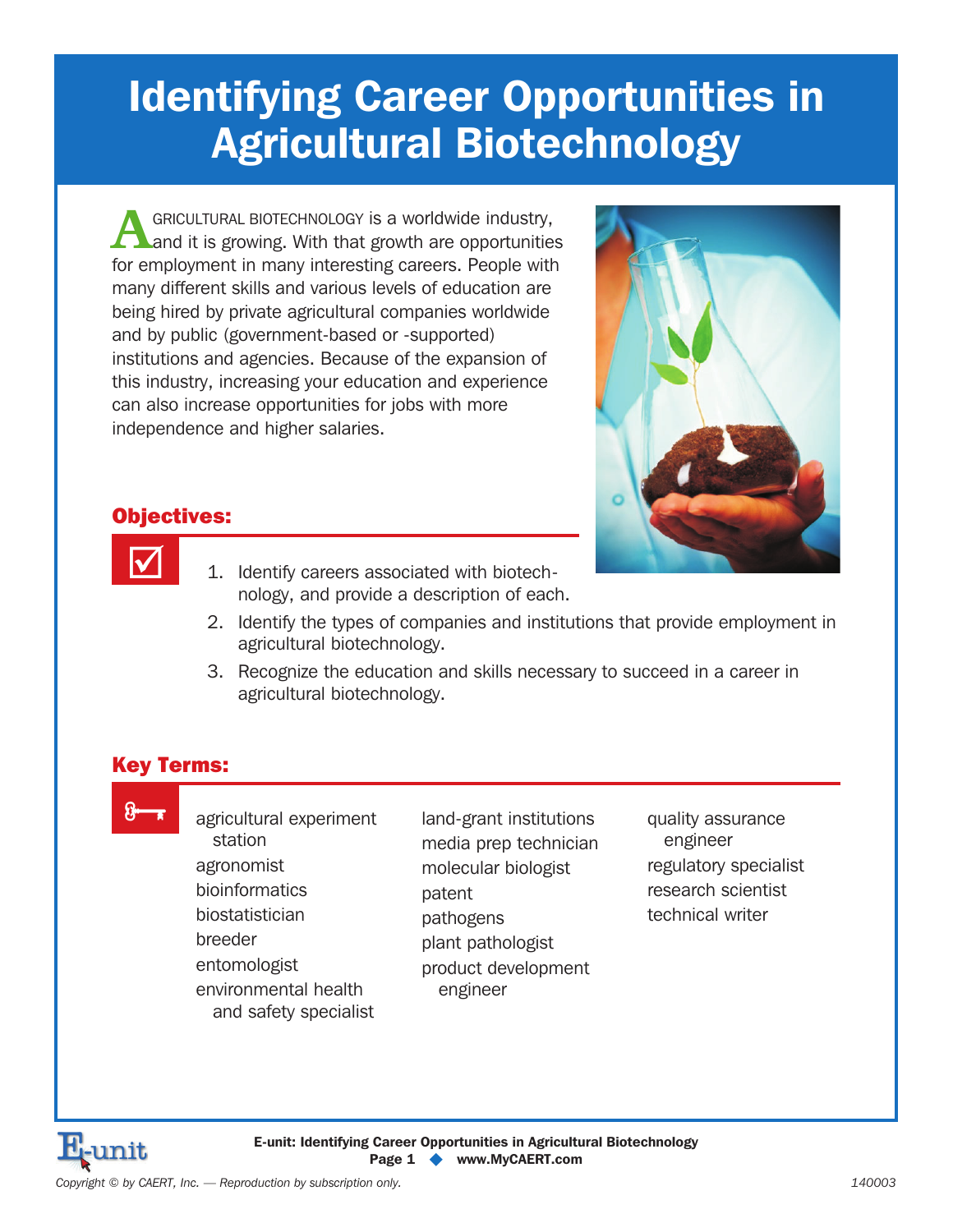## Career Opportunities in Agricultural Biotechnology

With the increase in research and development (R&D) worldwide, there is also an increase in career opportunities in agriculture-based biotechnology. This expanding industry of agricultural biotechnology offers employment for people with varying skills and educational levels. Needed are people with strong scientific and technological expertise, good administrators, and good salespeople with strong communication skills. The careers in biotech can be divided into those that are science related and those that are non-science related.

## **SCIENCE-RELATED JOBS**

Science-related jobs fall into the four categories of (1) research and development, (2) clinical research, (3) manufacturing and production, and (4) quality control.

## *Research and Development*

A **research scientist** is the lead scientist who conducts basic scientific research in a university, government lab, or industry. Many times the research scientist's own ideas for new products have been the impetus that started a company. Research scientists bring specialized

expertise and in-depth knowledge in a particular field of science. They are usually responsible for identifying inventions for patents and designing their own experiments. They participate in conferences and contribute writings to scientific journals. They are supported by research associates or assistants who conduct scientific investigations involving data collection, analysis, and interpretation.

#### **Examples of Research Scientists**

An **agronomist** is an agricultural scientist who works with plants to solve issues of producing food, creating healthier food, reducing the environmental impact of agriculture, and creating energy from plants. Agronomists use biotechnology to find ways to solve these issues. They may specialize in areas such as plant breeding, weed control, irrigation, and drainage.

An **entomologist** is a scientist who studies insects. Entomologists are heavily involved in developing pest management strategies in biotechnology.



**FIGURE 1. A molecular biologist prepares to extract DNA from sorghum plant roots. (Courtesy, Agricultural Research Service, USDA)**

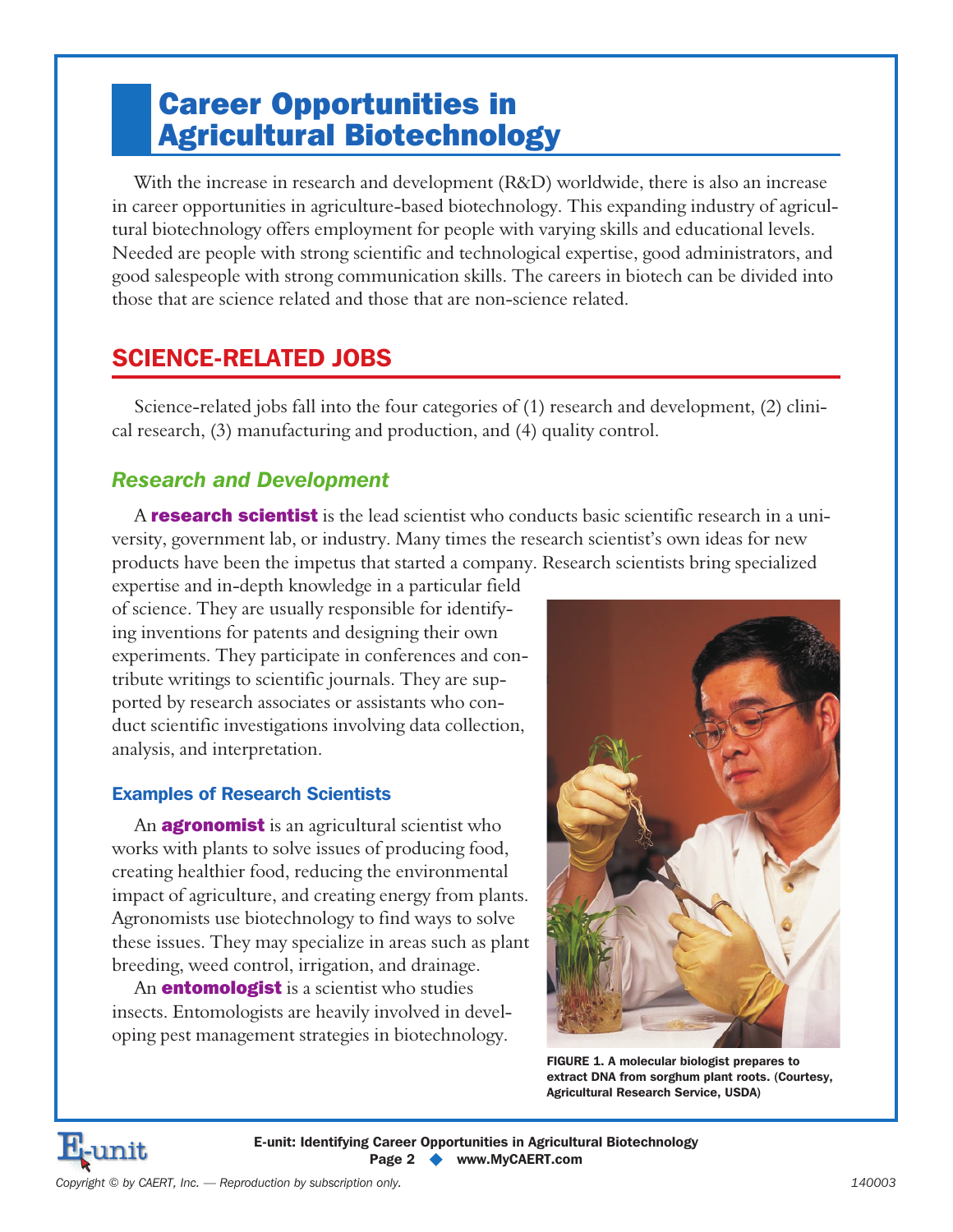# ON THE JOB…

## **CAREER CONNECTION: Molecular Biologist**

Dr. Mary Mellin is a molecular biologist and research scientist at a university. Her research team is applying molecular biology techniques to study the genes involved in the formation of cactus plant leaves. These genes may be targets for research to increase drought tolerance in crops. It is exciting work. Dr. Mellin directs her research team of students, associates, and postdoctoral fellows. She especially looks forward to afternoons in the laboratory. At times her job is demanding as she teaches graduate school, attends conferences, stays current by reading scientific literature, and contributes to scientific journals. She says her interest in biotechnology began in college when she was given the opportunity to work as a lab technician by one of her professors. Although she did routine work, such as washing glassware, the experience ignited a passion in her for research. Now, every summer she invites an undergraduate to work in her lab.

A **plant pathologist** is a scientist who studies plant diseases caused by **pathogens** (infectious agents) and environmental conditions that influence diseases.

A **molecular biologist** is a scientist who studies life at the cellular level, merging the fields of genetics and biology. Molecular biologists concentrate on interactions of the cell, focusing on DNA and gene function and expression.

#### **Support for Scientists**

HELP WANTED

Many employees with special scientific skills are needed to support the research that is being conducted by the lead scientist.

A **breeder** is a person who mates carefully selected animals or plants to reproduce special characteristics. Biotechnology animal breeders use artificial insemination (the placing of sperm in the reproductive tract of a female) and embryo transfer (the placing of an embryo in the uterus of a female) to breed livestock. Biotechnology plant breeders use recombinant DNA and RNAi techniques to select plants with certain traits for acceleration of reproduction for product development. A breeder may develop patents and long-range goals for an animal or plant breeding department.

Many technicians are needed to conduct experiments, depending on whether plants or animals are being used. A **media prep technician** is a person who prepares media for biological cultures and maintains records to track experimental procedures. A greenhouse assistant is responsible for monitoring and maintaining optimal conditions for plants growing in a greenhouse. The operations of the greenhouse might also be this person's responsibility. An animal caretaker attends to any animals in the manufacturing process.

## *Clinical Research*

A clinical research administrator or coordinator is responsible for data entry and validation. Clinical research administrators or coordinators may work with medical or veterinary physi-

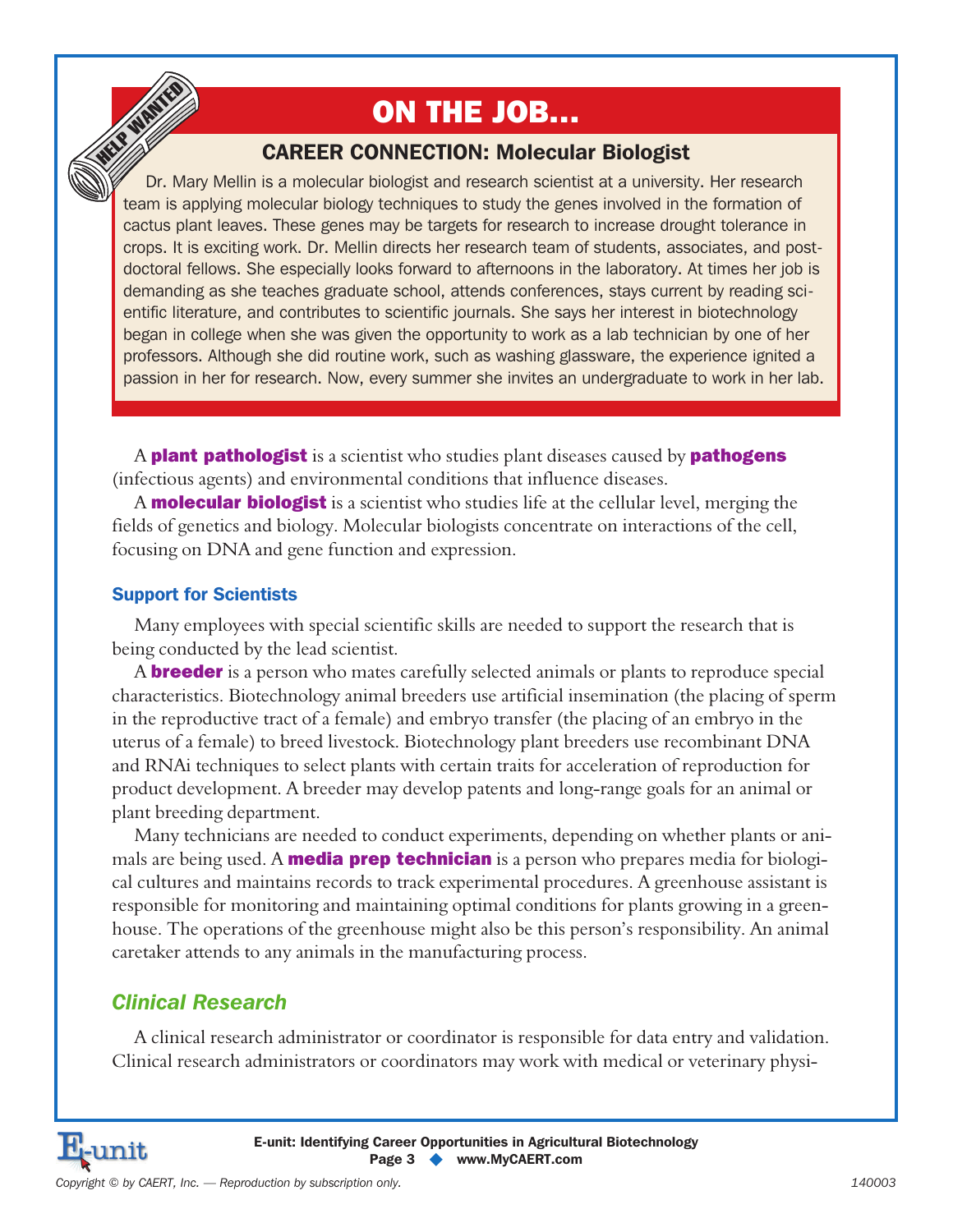cians during clinical trials to clarify questionable events. They may also be responsible for auditing. They coordinate the development plan, schedule, and provide updates on progress.

Support in the clinical setting involves additional employees. A clinical data specialist is responsible for collaborating with many departments to organize clinical data studies and report trends of data sets. A **biostatistician** is a person who analyzes databases and prepares reports for publications.

An animal handler takes care of experimental research animals on a daily basis. He or she cleans animal cages and grooms and observes the animals. An animal technician also takes care of research animals on a daily basis. He or she may perform surgery, oversee animal supplies, and observe animal health. An animal technician maintains records and follows regulatory requirements.

A **technical writer** is a person who writes and edits standard operating procedures, protocols, and lab procedure manuals and complies with regulations in all documentation.

### *Manufacturing and Production*

Workers in manufacturing and production actually make the products or deliver the services that a company sells. Scientific, engineering, industrial, and mechanical skills are needed.

Detailed reports are produced by these employees. Depending on the company or institution, the jobs can vary greatly.

A **product development engineer** is a person who designs, develops, and enhances existing products and processes. Good labor and manufacturing practices are a responsibility. There may also be contact with outside vendors.

A production planner makes sure deadlines are developed and production stays on schedule to produce the final product. He or she also keeps management informed of progress.

A manufacturing engineer or technician monitors the product from start to finish, including packaging and the estimation of production costs.

An instrumentation technician calibrates, maintains, and trouble-shoots equipment needed in production.

## *Quality Control*

A quality assurance engineer is a person who monitors the entire production process to make sure



**FIGURE 2. These two researchers are conducting a manufacturing experiment.**

good manufacturing and standard operating procedures are followed at all times.

An **environmental health and safety specialist** is a person who develops and monitors safety programs. He or she inspects plant areas, new equipment, and raw materials and monitors exposure to possibly toxic substances.

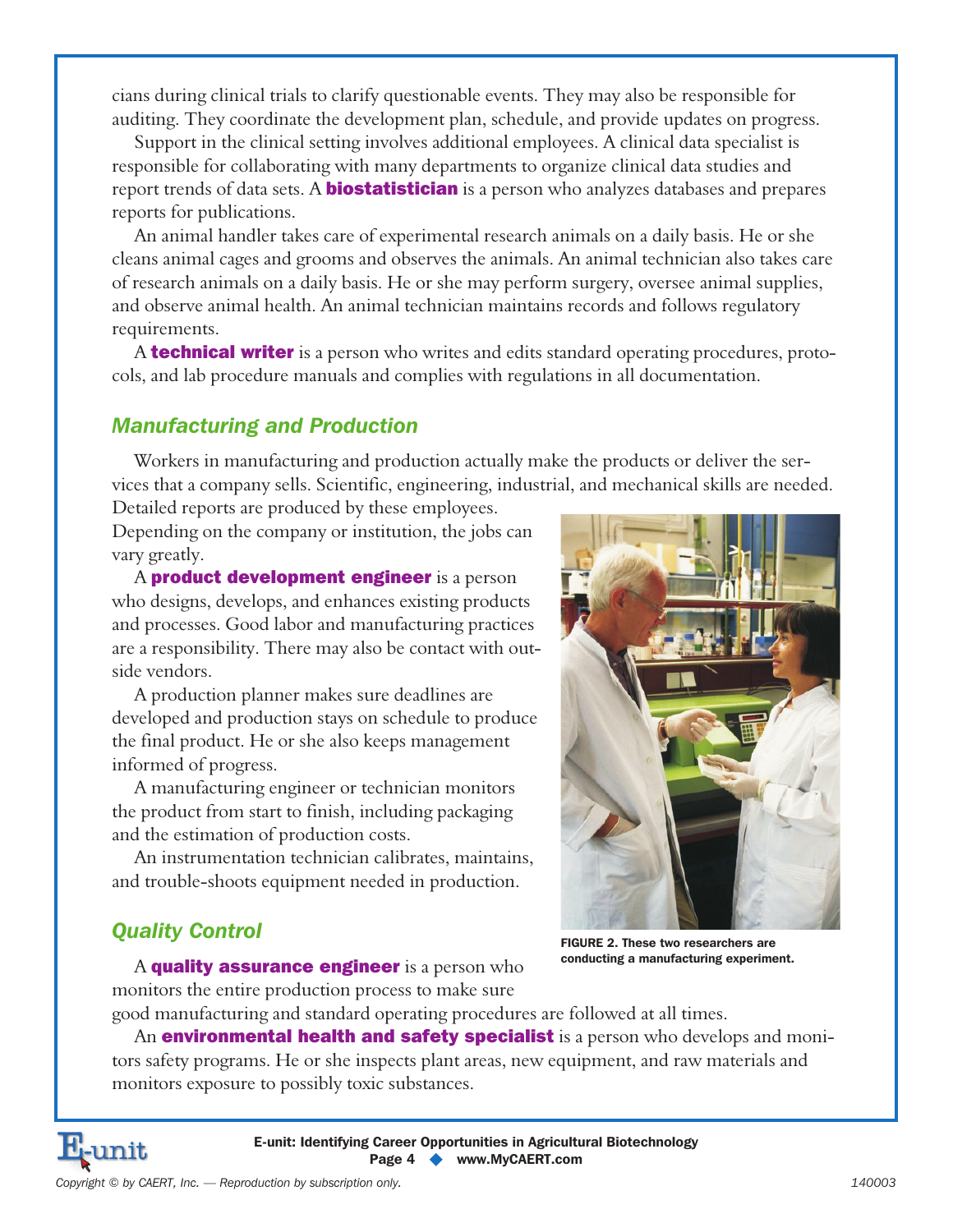## **NON-SCIENCE–RELATED JOBS**

The people in these jobs carry out many different functions in the day-to-day operation of a company or institution.

#### *Information Systems*

**Bioinformatics** is a science that combines biology, computer science, and information technology into a single discipline. Computer specialists trained in bioinformatics manage the massive amount of biological information found in data banks.

### *Marketing and Sales*

Market researchers assess the need for a product, the number of people who will most likely buy it, and the price they would be willing to pay. Marketing personnel find new markets and seek new ways to advertise and promote products. Salespeople deal directly with selling products to customers. They are representatives of their company. They relay feedback from the customers to their company.



**FIGURE 3. Market research is necessary to find out whether a new product is desired by consumers.**

## *Regulatory Affairs*

A regulatory affairs specialist prepares documents for submission to regulatory agencies and for inspections and recommends strategies for the earliest possible approval of trials. A **regulatory specialist** is usually a person with scientific background who keeps track of all the federal and state regulations that apply to the company and makes sure the company complies with them.

### *Legal Affairs*

Legal specialists prepare and track patent applications. A **patent** is a set of exclusive rights given to the owner to market a new invention for a certain length of time, eliminating the possibility of a competitor making the same product. Patent attorneys are attorneys who specialize in patent law.

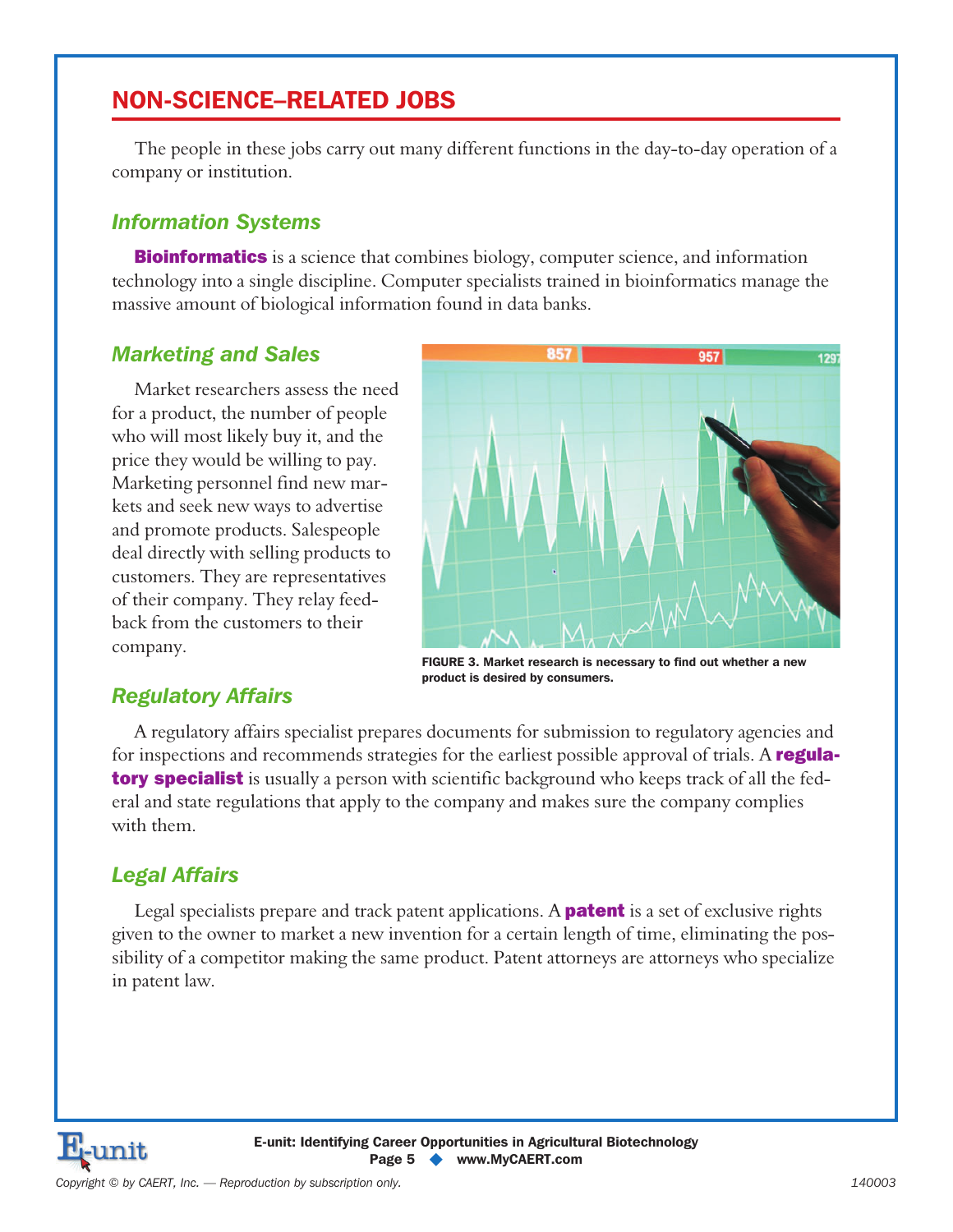## *Public Relations, Communications, and Training*

Public relations personnel are effective communicators to the public. Technical writers write internal or external reports that are easy enough for the lay public to understand. Trainers organize and conduct technical training, usually within the company.

## *Management and Support*

Managers organize and supervise activities. Many start out as scientists or engineers and work their way up. Support personnel are also required. They include administrative assistants, accountants, information management specialists, and computer technicians.

## Companies and Institutions That Provide Employment

Agricultural biotechnology employment opportunities are available in private companies and in public (government-based or -supported) institutions and agencies.

## **PRIVATE BIOTECH COMPANIES WORKING WITH CROPS**

The following companies, which are among the top private employers in plant agricultural biotechnology, have formed the Council for Biotechnology Information. Three of them are headquartered in the United States, and three of them are based in Europe.

 BASF Plant Science, headquartered in Limburgerhoff, Germany, is involved in plant biotechnology. It has eight sites in five countries of Europe and North America and employs

about 700 people. Efforts of BASF Plant Science are in more efficient agriculture, renewable raw materials, and healthier nutrition for humans and animals.

 Bayer CropScience is headquartered in Monheim, Germany. It is involved in crop protection, nonagricultural pest control, seeds, and plant biotechnology. Bayer CropScience offers products for modern, sustainable agriculture and for nonagricultural applications.



**FIGURE 4. A disease on corn plants is being inspected. (Courtesy, Agricultural Research Service, USDA)**

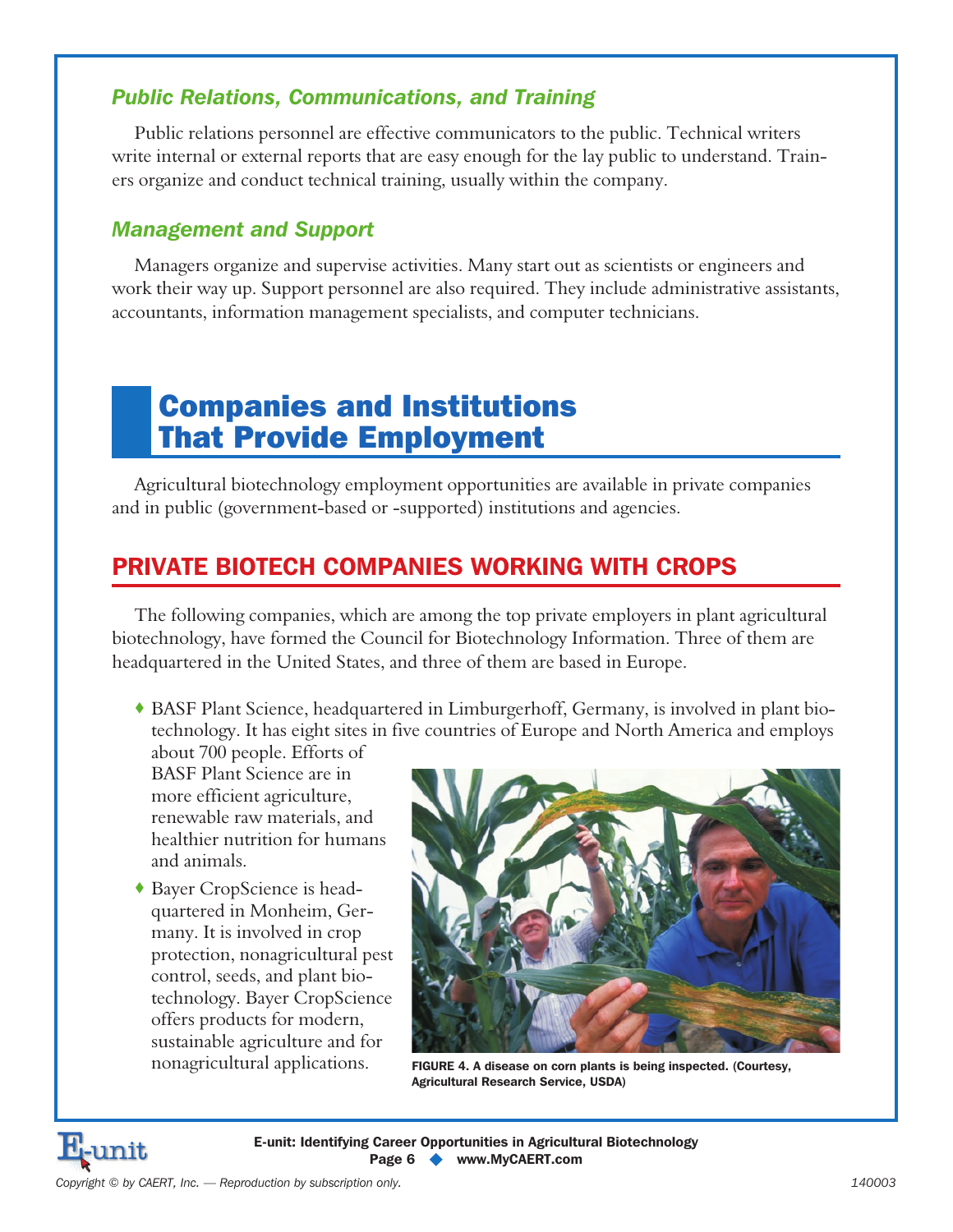- Dow AgroSciences LLC, based in Indianapolis, Indiana, provides technologies for crop protection, pest and vegetation management, seeds, traits, and agricultural biotechnology.
- DuPont's Pioneer Hi-Bred business is headquartered in Des Moines, Iowa. It provides access to advanced plant genetics in nearly 70 countries. Pioneer Hi-Bred offers customized solutions for farmers, livestock producers, and grain and oilseed processors.
- Monsanto Company is headquartered in St. Louis, Missouri, and is focused on agriculture and the success of farmers. Its technology-based solutions and agricultural products improve farm productivity and food quality through plant breeding, plant biotechnology, and other applications of modern science to agriculture.
- Syngenta is based in Basel, Switzerland. Its goal is to provide sustainable agriculture though innovative research and technology. Syngenta is involved in crop protection and high-value commercial seeds. The company employs over 21,000 people in more than 90 countries.

Cargill is a leading private employer in plant agricultural biotechnology. Based in Minneapolis, Minnesota, the company employs 159,000 people in 68 countries. It is involved with producing biofuels and feed stock for animals.

## **PRIVATE BIOTECH COMPANIES WORKING WITH ANIMALS**

Private companies that provide products and services in animal agricultural biotechnology are diverse. Here are descriptions of a few of them.

Select Sires, in Ohio, is a company that provides services in dairy and beef cattle genetics. It prepares semen and embryos for breeding.

Advanced Cell Technology (ACT) has cloned cows. It is also researching ways to prevent the rejection of cells transferred from one living organism to another (immune rejection). ACT, like many facilities, uses animal models to pursue its research. The company's headquarters are in California, with laboratory facilities in Massachusetts.

Genencor is involved in developing eco-friendly enzyme products used in the agricultural processing of food, feed, and biofuels. It is based in Rochester, New York. Genencor employs 1,474 people in more than 80 countries.

## **PUBLIC (GOVERNMENT-BASED OR -SUPPORTED) INSTITUTIONS AND AGENCIES**

**Land-grant institutions** are a group of U.S. agricultural colleges and universities formed through legislation back in 1862. They were given land on which to build their schools, and in exchange they offered practical subjects, such as farming, to the public. Today, they conduct research in agricultural biotechnology and make the information about biotechnology available to the public. Iowa State University was the first land-grant university. There are currently almost 60 colleges and universities, where many people are being employed in scientific research in agricultural biotechnology.

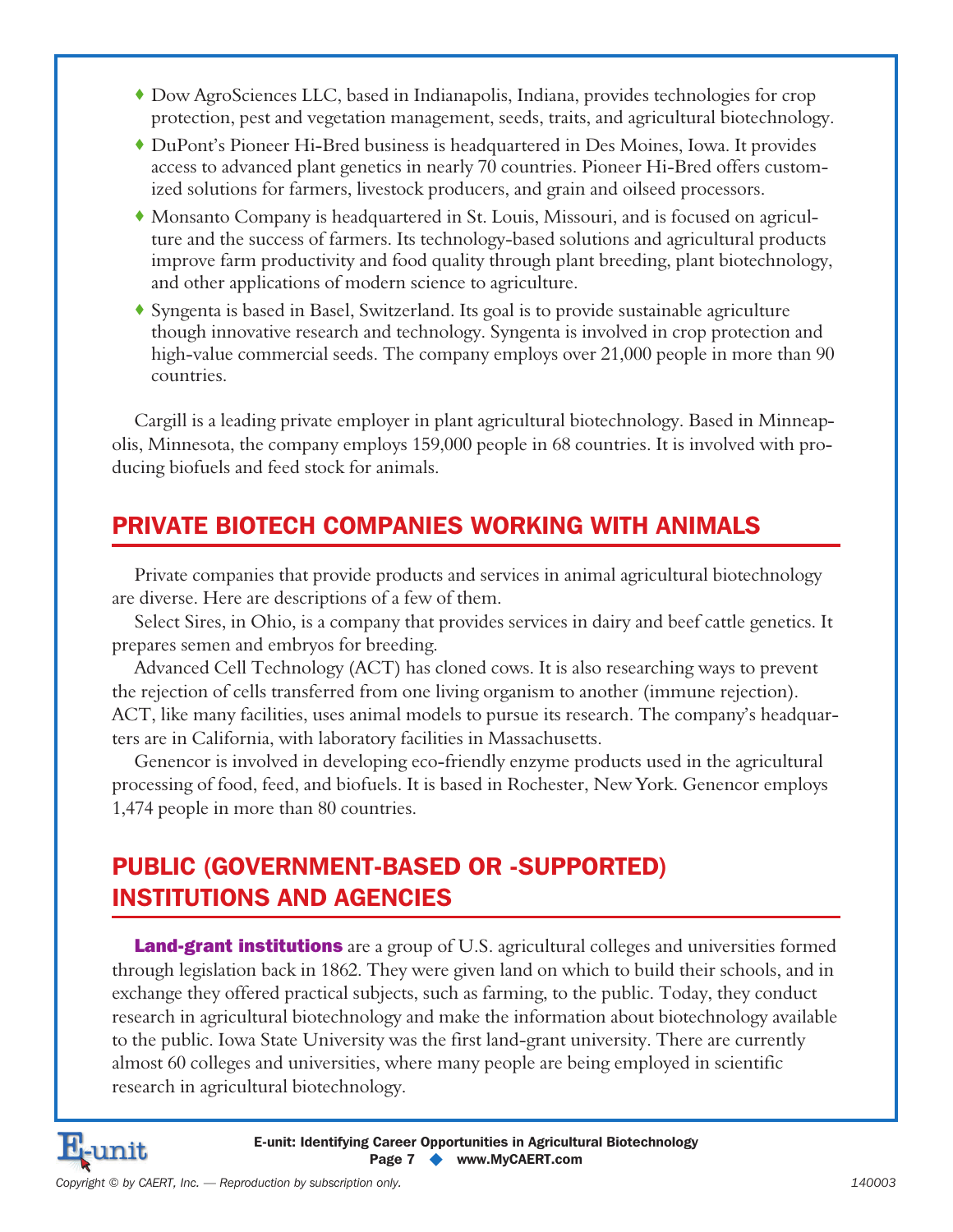# FURTHER EXPLORATION…

#### **ONLINE CONNECTION: Locating Biotech Companies in the United States**

Go to the Biotechnology Industry Organization's report at http://bio.org/local/battelle2008/State\_ Bioscience Initiatives 2008.pdf to see how well agricultural biotechnology companies are doing. The information you will find will include graphs showing the agricultural biotech companies in the United States. Analyze the graphs, and you will be able to assess how well your state is represented and where the top companies are located.

An **agricultural experiment station** is a government-supported research center or field laboratory that conducts scientific investigations in animal and plant sciences. There are more than 50 facilities in the United States. Their goal is to solve problems and suggest improvements in agriculture that are of practical concern to U.S. citizens. They were formed in conjunction with, and are an extension of, land-grant institutions. Employees work directly with farmers, ranchers, and suppliers in the field. Agricultural experiment stations provide a testing ground for proof of concept research by college faculty. They also provide hands-on learning for undergraduate and graduate students. Principal investigators, research assistants, and animal and plant technicians work at these facilities.

The U.S. Department of Agriculture employs people who are knowledgeable in agricultural biotechnology. Extension Services inform people about current developments in agriculture and related subjects. The facilities are operated by land-grant universities. Many divisions, such as the Agricultural Research Service (ARS) and the Food and Safety Inspection Service (FSIS), are highly involved in the production and regulation of biotech animals and crops.

## Education and Skills Necessary to Succeed

There are many jobs in biotechnology starting at a high school entry level. Many companies, however, provide incentive or reimbursement for additional schooling. By increasing your education and experience, you can acquire more responsibility, more independence, and a higher salary.

## **HIGH SCHOOL DEGREE**

A high school diploma or a GED (General Education Development) certificate is required for



**FIGURE 5. Education is required to succeed in the field of biotechnology.**



**E-unit: Identifying Career Opportunities in Agricultural Biotechnology Page 8 - www.MyCAERT.com**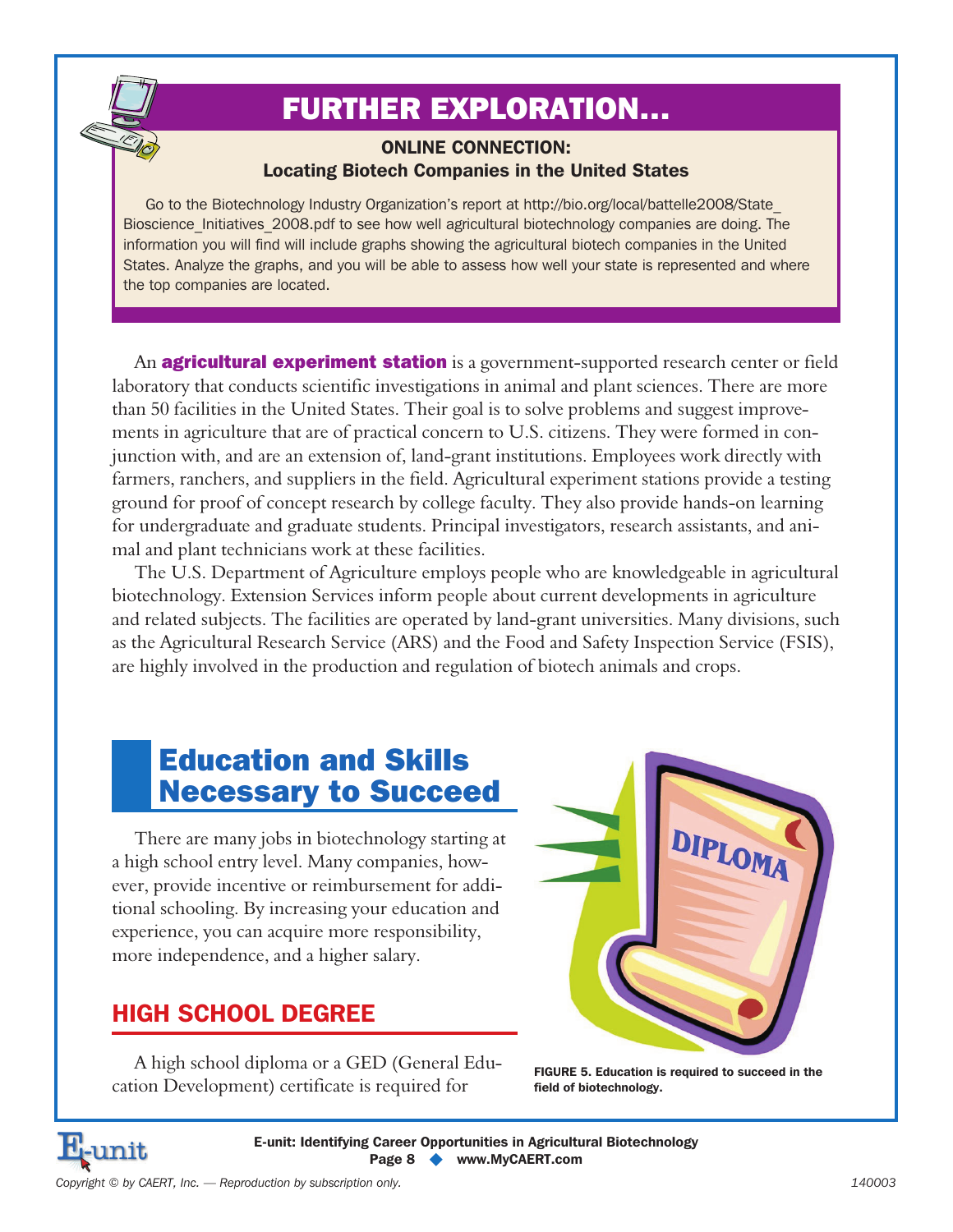entry-level positions, such as laboratory assistants. There is usually on-the-job training for routine experimental operations, such as preparing solutions and media, taking care of lab animals or greenhouse plants, and washing glassware.

## **TWO-YEAR DEGREE**

A two-year Associate of Applied Science (A.A.S.) degree is required for many production and quality control jobs. Because of the many lab experiences in biotechnology programs, graduates from technical colleges usually have an edge for employment.

## **FOUR-YEAR DEGREE**

A four-year bachelor's (B.S. or B.A.) degree is required for research associates and more technical positions, such as specialized technicians, technologists, manufacturing or production assistants, product development engineers, and quality control analysts. Biotechnology technicians usually have a B.S or M.S. degree in a related science area. Their jobs vary depending on the place of employment. Earning a degree in the physical or biological sciences is very helpful. Suggested areas are general biology, genetics, biochemistry, microbiology, botany or zoology, molecular and cellular biology, chemistry, chemical engineering, environmental science, toxicology, pharmacology, computer science, agricultural science, sales, and marketing. It is also

helpful for future employment to secure summer jobs in industry or on research projects while a student.

## **ADVANCED DEGREES**

A master's degree offers the same opportunities as a bachelor's, but the pay is more, and advancement to a supervisory position is more likely.

A doctoral degree—Doctor of Philosophy (Ph.D.), Medical Doctor (M.D.), or Doctor of Veterinary Medicine (D.V.M.)—offers a career in basic scientific research. Research scientists design research processes and direct the activities of bachelor's and master's employees. Positions include research scientist, senior scientist, principal scientist, research or scientific director, and vice-president for research.

## **SKILLS**

Technical skills required in agricultural biotechnology include basic laboratory skills, knowledge of



**FIGURE 6. Basic laboratory skills are among the technical skills required in agricultural biotechnology.**



**E-unit: Identifying Career Opportunities in Agricultural Biotechnology Page 9 - www.MyCAERT.com**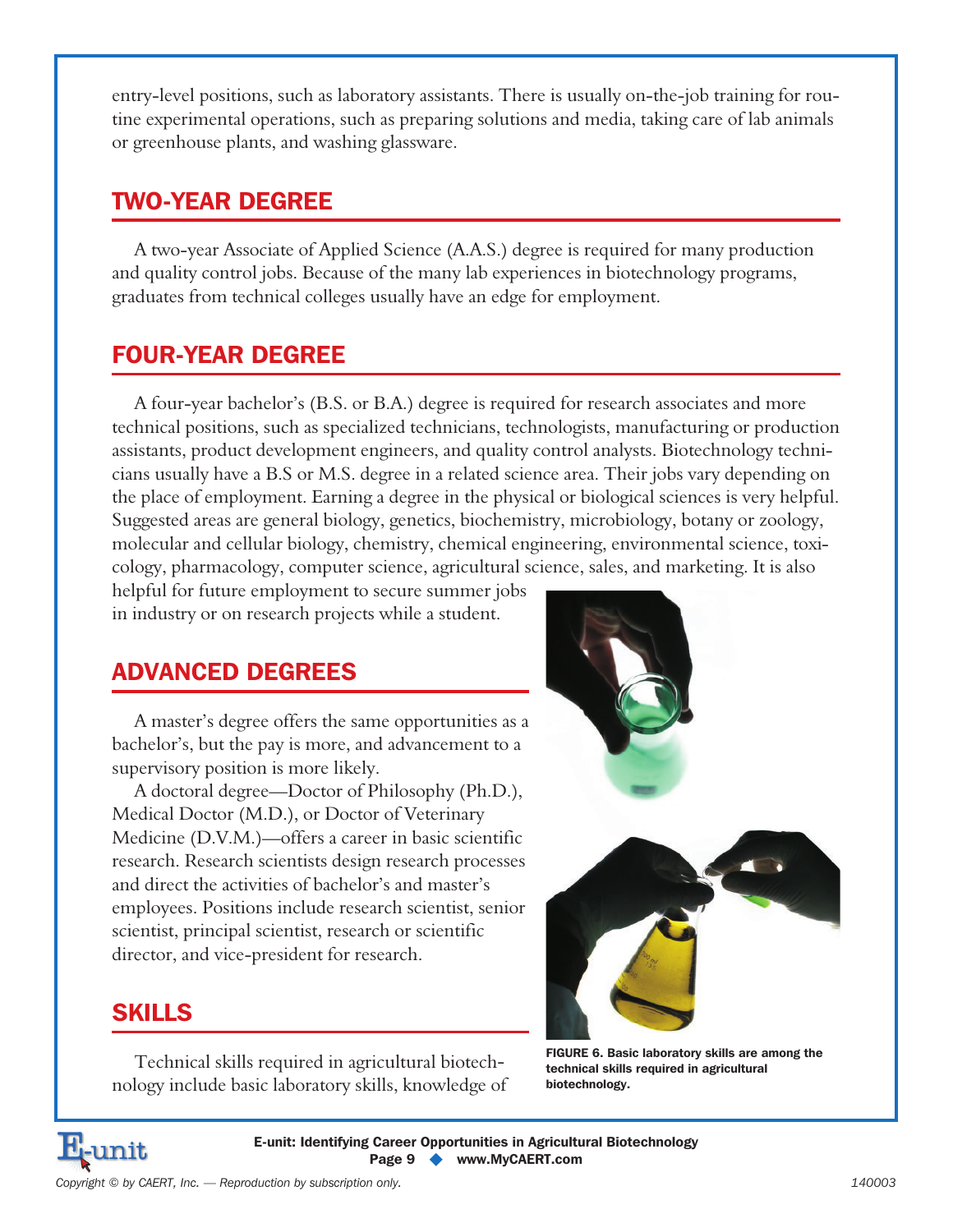universal biological lab techniques (cloning, media preparation, and sterile technique), safety skills, quality control skills, and instrument analysis skills.

General employability skills required are reading, writing, speaking (being an effective communicator), mathematical and statistical skills, computer skills, and interpersonal skills.

Related job skills that promote employment are technical writing skills, problem-solving skills, and mechanical aptitude. People applying in sales and marketing have an edge if they also have a background in science education.

### Summary:

 With the increase in research and development (R&D) worldwide, there is also an increase in career opportunities in agriculture-based biotechnology. People with strong scientific and technological expertise, administrator skills, and good sales skills are needed for this growing industry. Employment opportunities for people with varying skills are available both in the United States and in other parts of the world in private companies and in public (government-based or -supported) institutions and agencies. Jobs at the high school entry level are available, but many companies provide incentive or reimbursement for additional schooling. By increasing your education and experience, you can acquire more responsibility, more independence, and a higher salary.

## Checking Your Knowledge:

- 1. What are three types of science-related jobs available in agricultural biotechnology?
- 2. What are three types of non-science–related jobs available in agricultural biotechnology?
- 3. What are the names and locations of two companies involved in plant biotechnology?
- 4. What are the names and locations of two companies involved in animal biotechnology?
- 5. What role do land-grant universities play in career opportunities in plant or animal biotech?
- 6. What kinds of basic science skills are needed to work in agricultural biotechnology?

## Expanding Your Knowledge:



 Visit an agricultural biotechnology company or institution, and ask to speak to the human resources person. Find out what positions are filled by employees with vari-